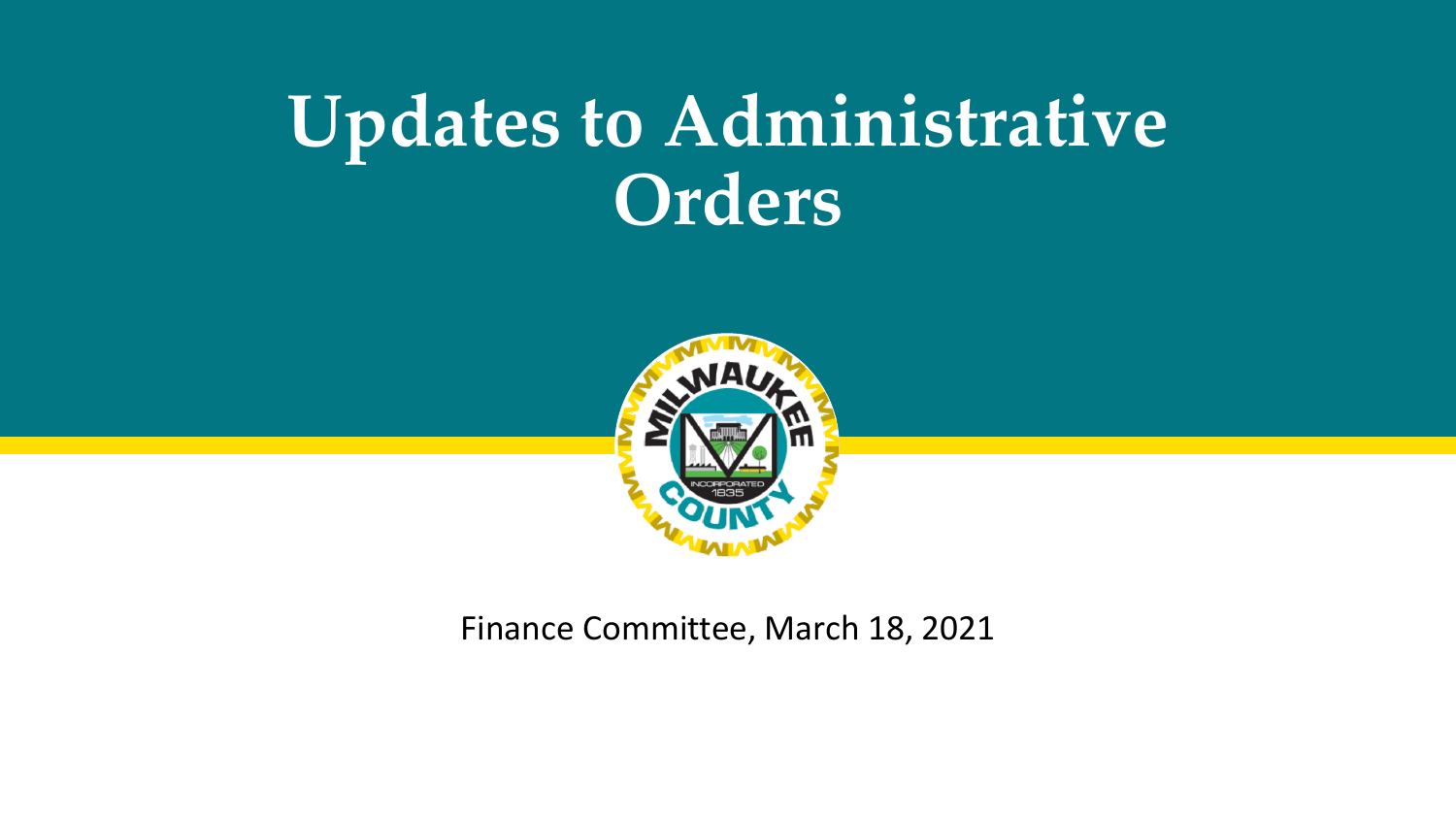## **Overview of Updates to Administrative Orders since January 28, 2021**

| <b>Order Name</b>                                                                                                      | Order#      | <b>Notes on Changes</b>                                                                                                                                                                                                                                                                                                                                                                                                                                                                                                                                                                                     |  |
|------------------------------------------------------------------------------------------------------------------------|-------------|-------------------------------------------------------------------------------------------------------------------------------------------------------------------------------------------------------------------------------------------------------------------------------------------------------------------------------------------------------------------------------------------------------------------------------------------------------------------------------------------------------------------------------------------------------------------------------------------------------------|--|
| Procedures for Responding to<br>Individuals with Confirmed<br>Cases of, Symptoms of, or<br><b>Exposure to COVID-19</b> | $20 - 7v5$  | Being vaccinated may change an individual's response to symptoms of COVID-19<br>$\bullet$<br>only during the 72 hours following the vaccine injection, when side effects of the<br>vaccine may mimic COVID-19 symptoms but do not require individuals to stay at<br>home or be tested for COVID-19.<br>Being fully vaccinated will eliminate the requirements to quarantine following<br>$\bullet$<br>exposure to COVID-19 for the three months following vaccination, like recovering<br>from a confirmed case of COVID-19 does.                                                                           |  |
| Service Risk Mitigation and<br>Re-Opening Requirements                                                                 | $20 - 13v7$ | Raised capacity levels:<br><b>Indoor Capacity</b> is set to the lesser of: 1) 25% (pre-COVID) capacity; 2) 1 person per<br>30 square feet of usable space; or 3) 150 people in the enclosed area at a time.<br><b>Outdoor Capacity</b> is set to the lesser of: 1) 25% (pre-COVID) capacity; 2) 1 person<br>$\bullet$<br>per 30 square feet of usable space; or 3) 250 people in the enclosed area at a time.<br>If seating is available for dining, may operate at lesser of 50% capacity, 1 person<br>$\bullet$<br>per 30 square feet, or 150 total people in the seating area at a time, including staff |  |
| 2021 Expanded Paid Sick<br>Leave Administrative Order                                                                  | $21 - 1v2$  | Clarifies that that sick time, not EPSL banks, should be used for absences resulting<br>$\bullet$<br>from side effects caused by the COVID-19 vaccine.                                                                                                                                                                                                                                                                                                                                                                                                                                                      |  |